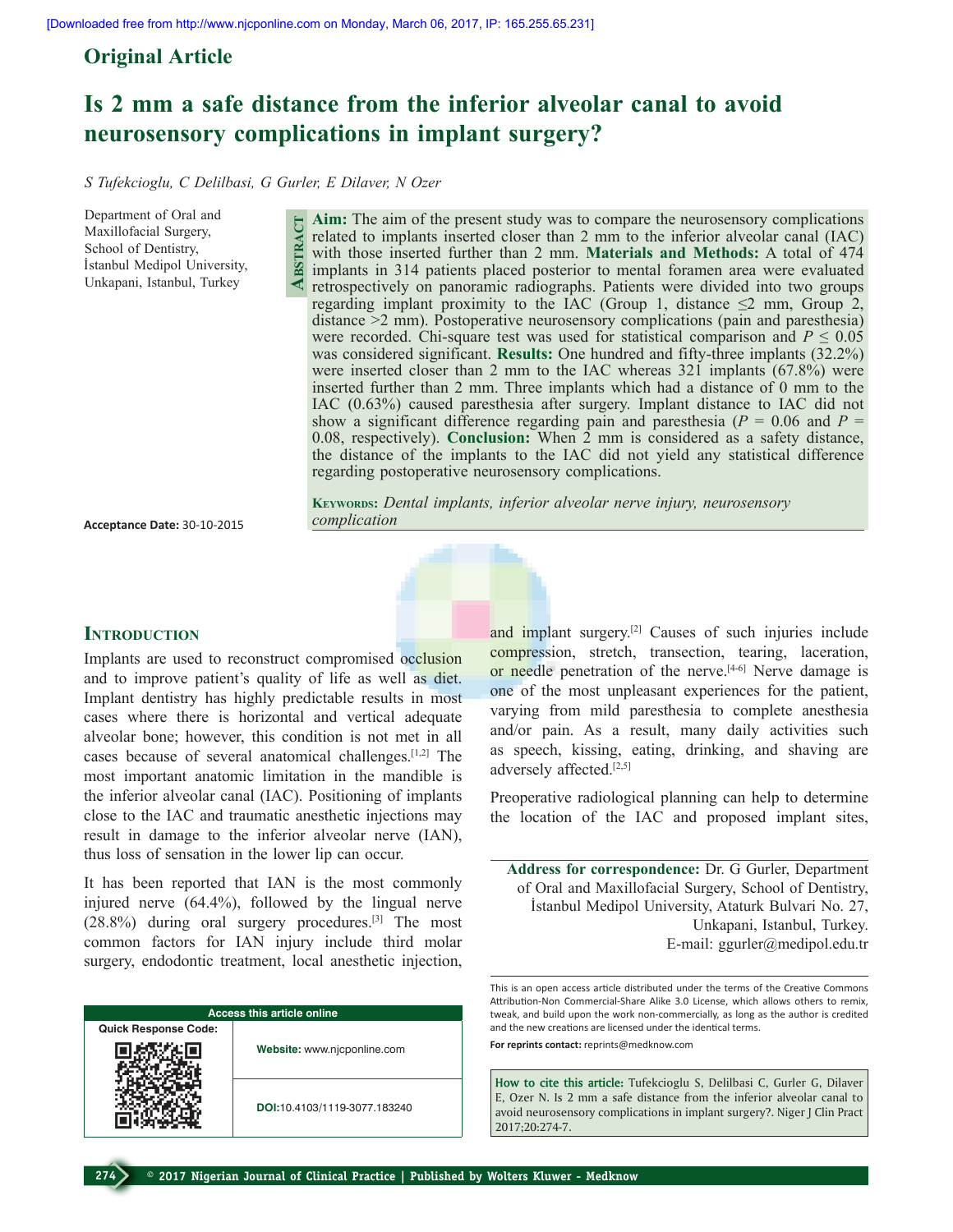and may decrease neural complications during implant surgery. Panoramic radiographs are still the most commonly used radiographs in implant surgery since they are cheaper, widely available, and have less radiation dose than computed tomography  $(CT)$ .<sup>[6,7]</sup>

The aim of the present study was to compare the neurosensory complications of the implants inserted closer than 2 mm and those inserted further than 2 mm to the IAC using panoramic radiographs.

#### **Materials and Methods**

Panoramic radiographs of the patients, who underwent dental implant placement in the posterior mandible at İstanbul Medipol University, School of Dentistry, Department of Oral and Maxillofacial Surgery between years 2011 and 2014, were retrospectively evaluated. Implant placement was achieved by local infiltration anesthesia (buccal infiltration and lingual mylohyoid anesthesia) in all the patients. The full thickness mucoperiosteal flap was raised from the alveolar crest and the width of bone was assessed. Implant bed was prepared with a physiodispenser device at a speed of 800 rpm and at a torque of 50 n/cm under copious sterile saline irrigation. Drilling sequence was followed concerning surgical kit of the implant company. All root shaped implants with sandblasted and acid-etched surface were inserted at least 6 months following tooth extraction (delayed placement) into D1 or D2 (Misch Classification) alveolar bone. All the patients were prescribed 875 mg amoxicillin  $+125$  mg clavulanic acid combination, 500 mg paracetamol, and 0.2% chlorhexidine mouth rinse postoperatively.

The patients were divided into two groups regarding implants' proximity to the IAC (Group 1: Distance <2 mm, Group 2: Distance  $\geq 2$  mm). Systemic conditions were assessed from the patients' records. Those who have any neurological disorders, current orofacial sensory disturbance, or any systemic disease that may cause neurosensory disturbance were not included in the study. The panoramic views were obtained using the same machine (Planmeca Romexis®, P255 73KV 12 mA 10.78 s) in natural head position. All measurements were performed by the two authors (ST and ED) and an average of two measurements was accepted as a final distance. Postoperative neurosensory disturbances including pain and paresthesia on the 7th postoperative day were searched from patients' files. Pain was assessed using a four-point scale where 0: No pain, 1: Mild pain, 2: Moderate pain, and 3: Severe pain. Paresthesia was assessed by two-point discrimination and light touch neurosensory tests.

Vertical linear measurements were taken from the apex of the implant to the superior border of the IAC on panoramic radiographs [Figure 1]. Calibration of the software was adjusted according to the actual implant sizes from the patient records. The study protocol was approved by the Istanbul Medipol University's Ethical Committee. Postoperative neurosensory complications were recorded. Chi-square test was used for statistical analysis and  $P \leq 0.05$  was considered significant.

#### **Results**

Panoramic radiographs of 314 patients (204 male and 110 female, age range, 19-78 years with a mean of 42.8 years) with a total of 474 dental implants were assessed [Table 1] and [Table 2]. Of these, 153 implants had a distance of  $\leq$  mm (32.2%) whereas 321 had a distance of  $\geq$ 2 mm (67.8%) to the IAC. 3 patients (1 male and 2 female), who had an implant distance of 0 mm to the IAC, developed paresthesia after surgery. The implants were backed up and the numbness resolved gradually without any additional medical therapy. Implant distance to IAC did not show a significant difference in occurrence of paresthesia  $(P = 0.08)$ . There was not a significant difference between the groups regarding pain scores (Group 1:  $1 \pm 08$ , Group 2:  $1 \pm 02$ ,  $P = 0.06$ ).



**Figure 1:** Panoramic radiograph of an implant that caused paresthesia

| Table 1: Distribution of implants regarding tooth number |                           |            |  |
|----------------------------------------------------------|---------------------------|------------|--|
| <b>Tooth number</b>                                      | <b>Number of implants</b> | Percentage |  |
| 34                                                       | 10                        | 2.10       |  |
| 35                                                       | 45                        | 9.49       |  |
| 36                                                       | 119                       | 25.10      |  |
| 37                                                       | 70                        | 14.76      |  |
| 44                                                       | 6                         | 1.26       |  |
| 45                                                       | 44                        | 9.28       |  |
| 46                                                       | 120                       | 25.31      |  |
| 47                                                       | 60                        | 12.65      |  |

| Table 2: Distribution of implants regarding distance to IAC |                           |            |  |
|-------------------------------------------------------------|---------------------------|------------|--|
| Distance to IAC (mm)                                        | <b>Number of implants</b> | Percentage |  |
| $0.00 - 0.49$                                               | 57                        | 37.25      |  |
| $0.50 - 0.99$                                               | 37                        | 24.18      |  |
| $1.00 - 1.49$                                               | 25                        | 16.33      |  |
| 1.50-1.99                                                   | 34                        | 22.22      |  |

IAC=Inferior alveolar canal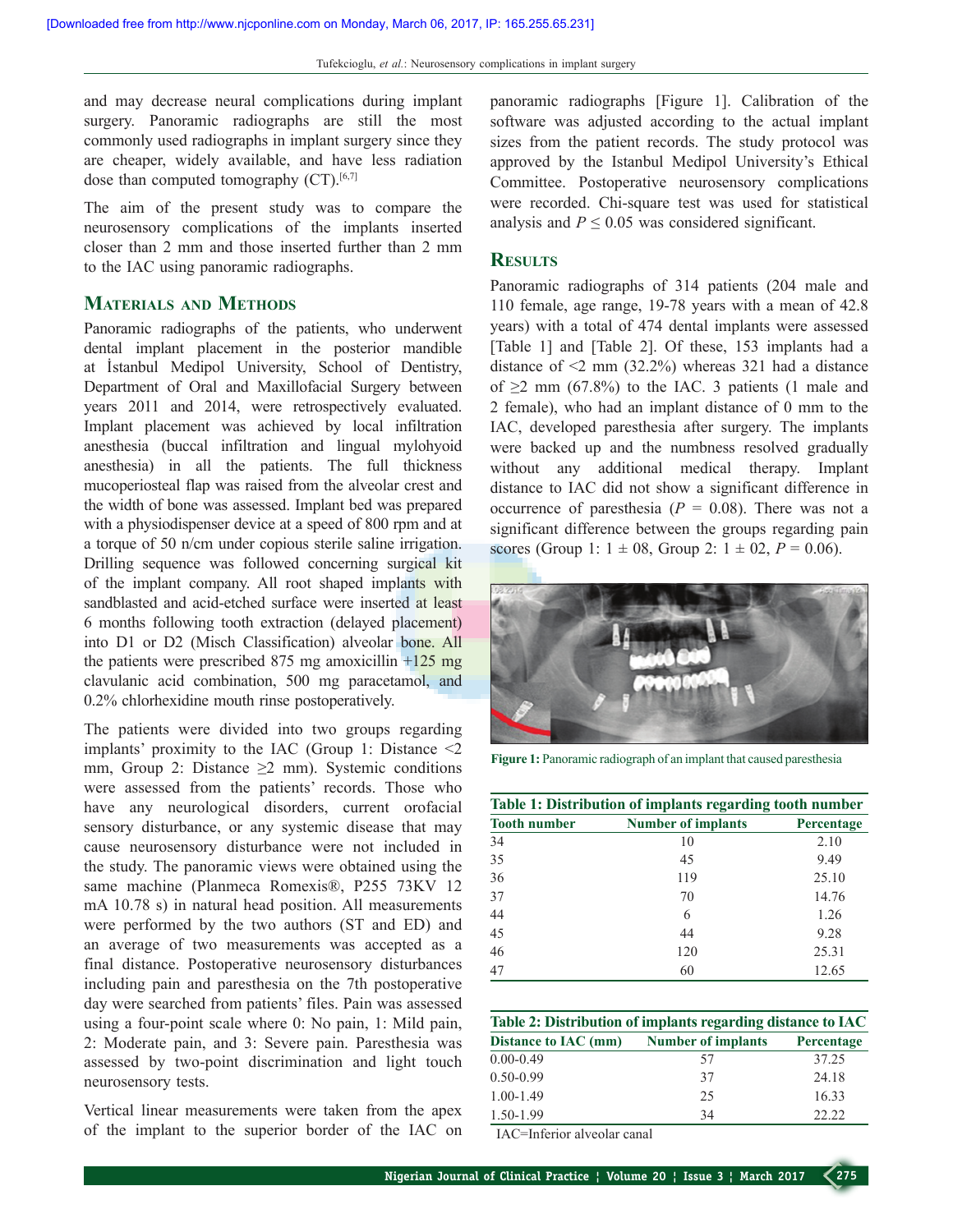#### **Discussion**

Parallel to increase in the number of practitioners performing implant surgery, problems and complications are expected to increase as well. The damage of the IAN is the most encountered complication related with implant surgery. Over penetration by the drill may result in close insertion of the implant to IAC. This may cause hemorrhage into the canal or contamination of drilling debris, which are major factors for compression and damage of the IAN. It is stated that the incidence of lingual nerve injury has remained stable over the last 30 years, but the incidence of IAN injury has increased due to implant surgery and endodontic treatment.<sup>[5,8]</sup> When such injury occurs, a complete healing is difficult if the extent of the injury is not minor. A minor injury only results in temporary numbness, paresthesia, or pain.[1,6,8] Interference of IAN may affect patient's quality of life and psychology. If such complication occurs, the dentist should immediately provide appropriate care and treatment for the patient. In our cases, the penetration through the IAN with either drill or implants did not occur. The paresthesia could possibly result from the heat generated by the drills.

Thermal stimuli can result in bone necrosis and IAN damage. Nerve tissue is more sensitive to thermal changes than the bone; hence, IAN injury is inevitable. The excessive high speed of the drills may increase temperature resulting in necrosis, fibrosis, osteolytic degeneration, and increased osteoclastic activity.<sup>[1,8,9]</sup> Khawaja and Renton<sup>[10]</sup> emphasized that damage to IAN can arise from cracking of the superior border of the IAC while preparing the implant bed. This may result in hemorrhage into the canal or deposition of debris which causes compression and ischemia of the nerve. Implant itself may also cause nerve injury by direct and indirect trauma. When the implant is intruded through the canal, compression of the nerve may initiate degeneration and ischemia of the neurovascular bundle. Efforts to achieve good primary stability during implant insertion can cause undesired sinking of the implant and nerve damage.<sup>[1,5,8]</sup> In our study, implants were inserted following preoperative evaluation with panoramic radiographs, since cone-beam computed tomography (CBCT) brings extra financial burden for the patient.

One suggested way to prevent IAN injury during implant surgery is to determine safety distance from implant apex to superior border of IAC. Little evidence exists regarding the minimum distance to protect the nerve during bone drilling or implant placement.<sup>[1,5,6,8]</sup> As a result of a biomechanical study, Sammartino *et al*. [11] suggested a distance of 1.5 mm to prevent IAN when biomechanical loading is to be considered. Froum *et al*. [12] reported that if this distance is closer than 6 mm, the risk

for IAN may increase during immediate implant placement; on the contrary, Lin *et al*.<sup>[8]</sup> stated that even if the distance is closer than 6 mm, the risk for IAN injury did not increase since alveolar housing for implant placement was still available. To determine the exact alveolar bone height, bone density, and length of the proposed implant, thorough radiographic evaluation with CT or CBCT is highly recommended. CBCT provides low radiation dose and high-resolution three-dimensional imaging which enables surgeons to plan implant surgery in critical sites.<sup>[6,7,13]</sup> Basa and Dilek<sup>[14]</sup> stated that average density and thickness of the bone around the IAC is not resistant enough to withstand drill force. They suggested to assess the bone mass around the canal and to avoid applying excessive force with drills when approaching the canal.

Another suggestion may be the use of local infiltration anesthesia to insert implants in the posterior mandible. Infiltration anesthesia has been shown to be a safe technique to prevent IAN injury and to decrease IAN anesthesia complications as well as to provide sufficient anesthesia in the posterior mandible to insert implants. Repeated IAN anesthesia should be avoided.[15,16] Surgeon's experience and skill are other important factors to decrease surgical complications. If IAN injury is diagnosed, the implant should be removed or backedup as soon as possible. Removal after osseointegration is not effective on resolving nerve damage.<sup>[4,13]</sup>

We suggest that, if one can avoid thermal, pressure, and traumatic damage to the IAN, then implants can be placed closer than 2 mm to the IAC.

Anatomical limitations indicated for oral surgical procedures are becoming more tolerated as the studies declare successful results compelling these limitations. There are not conclusive safety distances to avoid damage to anatomical structures during oral surgical procedures. Further clinical and experimental studies are needed to determine consensus on safety limits.

# **Financial support and sponsorship**

# Nil.

## **Conflicts of interest**

There are no conflicts of interest.

### **References**

- 1. Juodzbalys G, Wang HL, Sabalys G. Injury of the ınferior alveolar nerve during ımplant placement: A literature review. J Oral Maxillofac Res 2011;2:e1.
- 2. Hillerup S. Iatrogenic injury to the inferior alveolar nerve: Etiology, signs and symptoms, and observations on recovery. Int J Oral Maxillofac Surg 2008;37:704-9.
- 3. Tay AB, Zuniga JR. Clinical characteristics of trigeminal nerve injury referrals to a university centre. Int J Oral Maxillofac Surg 2007;36:922-7.